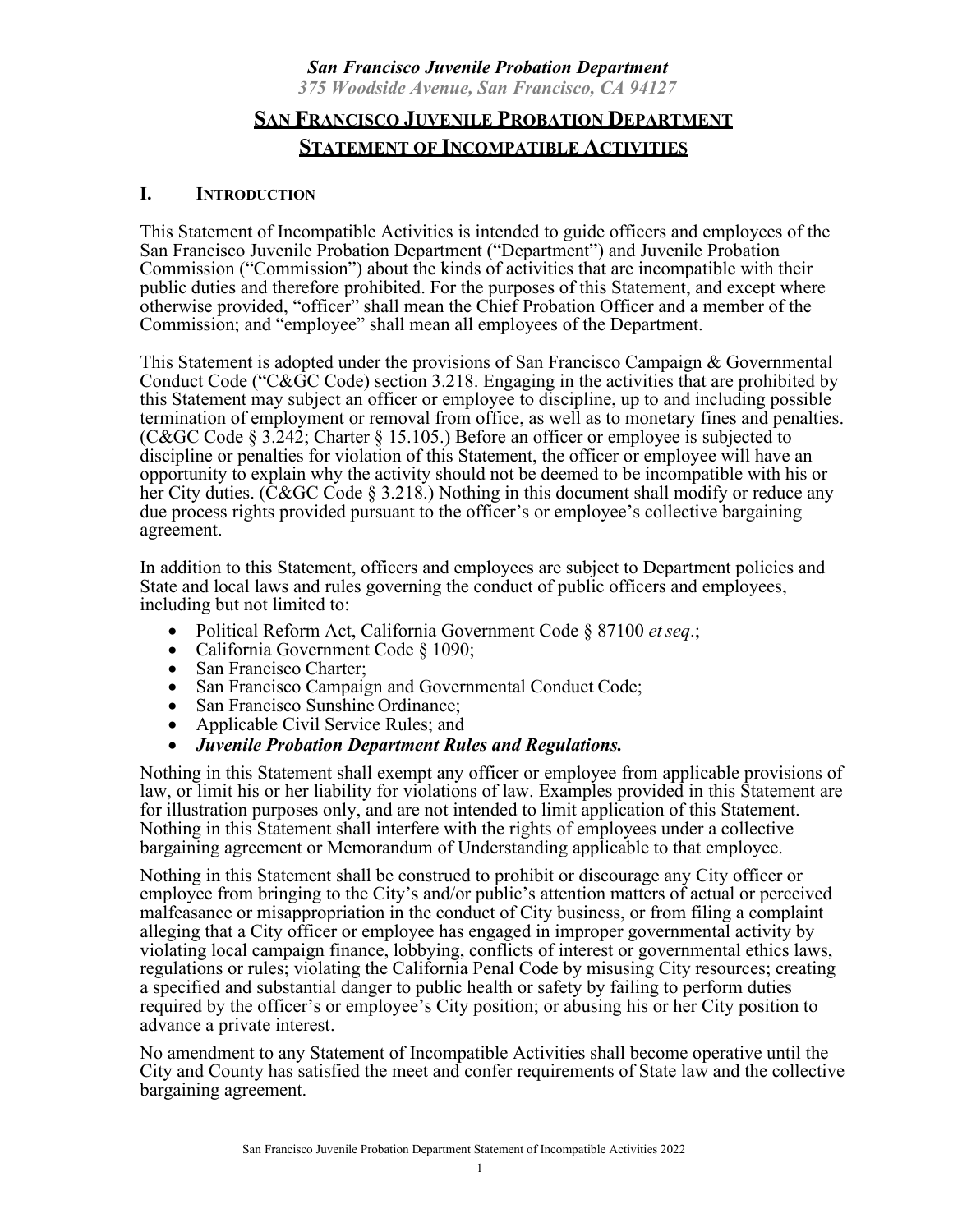If an employee has questions about this Statement, the questions should be directed to the employee's supervisor or to the Chief Probation Officer. Similarly, questions about other applicable laws governing the conduct of public employees should be directed to the employee's supervisor or the Chief Probation Officer, although the supervisor or Chief Probation Officer may determine that the question must be addressed to the Ethics Commission or City Attorney. Employees may also contact their unions for advice or information about their rights and responsibilities under these and other laws.

If a City officer has questions about this Statement, the questions should be directed to the officer's appointing authority, the Ethics Commission or the City Attorney.

#### **II. MISSION OF THE SAN FRANCISCO JUVENILE PROBATION COMMISSION AND DEPARTMENT**

*It is the mission of the San Francisco Juvenile Probation Department to serve the needs of youth and families who are brought to our attention with care and compassion; to identify and respond to the individual risks and needs presented by each youth; to engage fiscally sound and culturally competent strategies that promote the best interests of the youth; to provide victims with opportunities for restoration; to identify and utilize the least restrictive interventions and placements that do not compromise public safety; to hold youth accountable for their actions while providing them with opportunities and assisting them to develop new skills and competencies; and to contribute to the overall quality of life for the citizens of San Francisco within the sound framework of public safety as outlined in the Welfare & Institutions Code. The policies and processes of the Juvenile Probation Department are overseen and guided by the Juvenile Probation Commission. (Charter § 7.102; Administrative Code § 20.8.)*

### **III. RESTRICTIONS ON INCOMPATIBLEACTIVITIES**

This section prohibits outside activities, including self-employment, that are incompatible with the mission of the Department. Under subsection C, an officer or employee may seek an advance written determination whether a proposed outside activity is incompatible and therefore prohibited by this Statement. Outside activities other than those expressly identified here may be determined to be incompatible and therefore prohibited. For an advance written determination request from an employee, if the Chief Probation Officer delegates the decision-making to a designee and if the designee determines that the proposed activity is incompatible under this Statement, the employee may appeal that determination to the Chief Probation Officer.

### **A. RESTRICTIONSTHAT APPLY TO ALLOFFICERS AND EMPLOYEES**

### **1. ACTIVITIESTHATCONFLICT WITH OFFICIALDUTIES**

No officer or employee may engage in an outside activity (regardless of whether the activity is compensated) that conflicts with his or her City duties. An outside activity conflicts with City duties when the ability of the officer or employee to perform the duties of his or her City position is materially impaired. Outside activities that materially impair the ability of an officer or employee to perform his or her City duties include, but are not limited to, activities that disqualify the officer or employee from City assignments or responsibilities on a regular basis. Unless (a) otherwise noted in this section or (b) an advance written determination under subsection C concludes that such activities are not incompatible, the following activities are expressly prohibited by this section.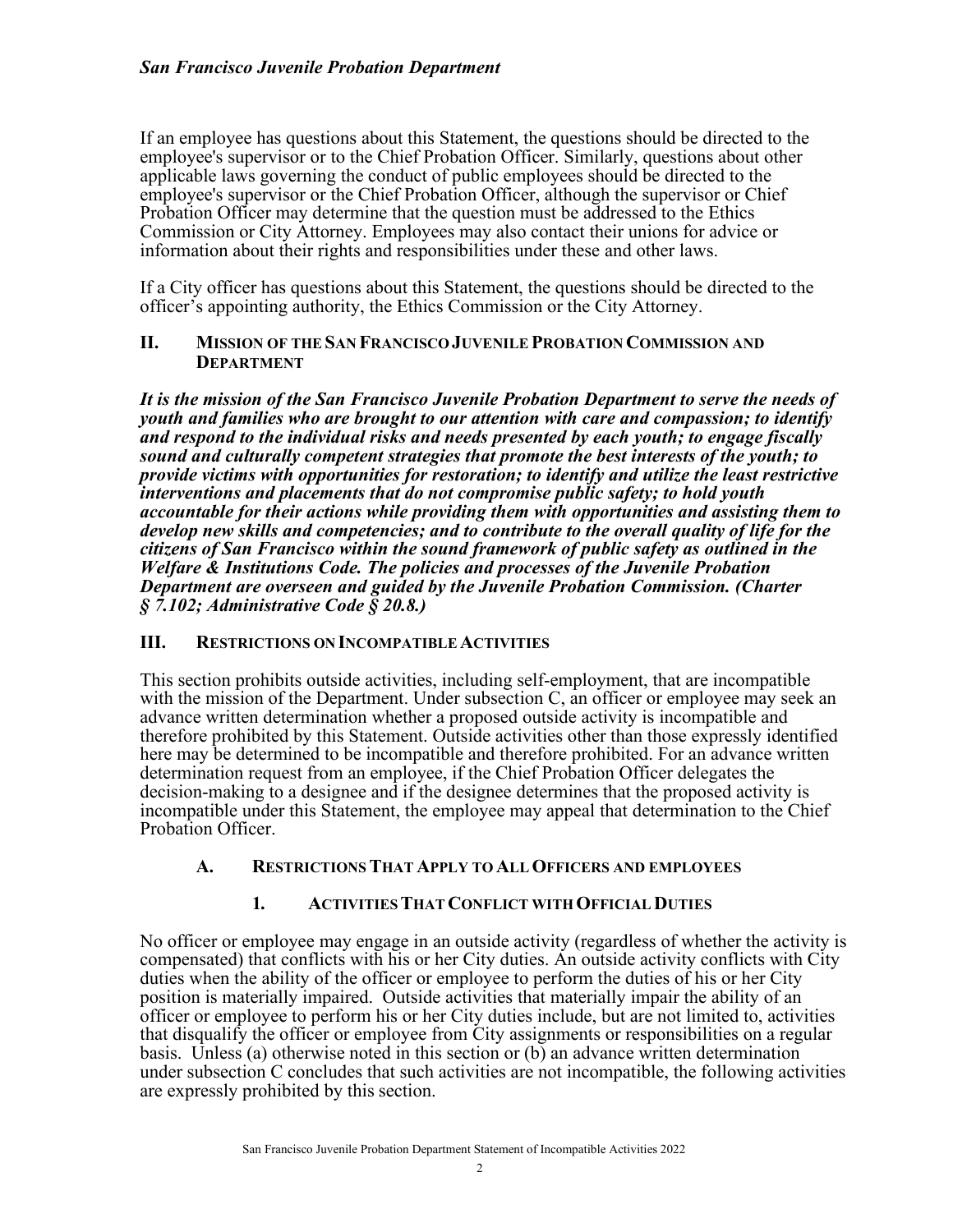*a. No officer or employee may have a physical or romantic relationship with (i) any juvenile who is under the correctional supervision of the Juvenile Court, (ii) any juvenile who is a ward of the court, or (iii) a parent, sibling, foster parent or legal guardian of any juvenile whom the officer or employee supervises or otherwise serves.*

*b. If an officer or employee is a family member of or has a prior social relationship with (i) any juvenile who is under the correctional supervision of the Juvenile Court, (ii) any juvenile who is a ward of the court, or (iii) a parent, sibling, foster parent or legal guardian of any juvenile described in subsections (i) and (ii), the officer or employee shall refrain from using his or her official position to influence the Juvenile Probation Department concerning that individual.*

*c. An employee may not remain in contact with a juvenile or the juvenile's family after the conclusion of supervision or wardship without advance written approval from the Chief Probation Officer.*

*d. No officer or employee may be employed by, or receive compensation from, an individual or entity that applies for or receives loans or grants administered or approved by the Department. This prohibition does not apply to employment of or compensation received by an officer's or employee's spouse or registered domestic partner.*

*e. No officer or employee may serve as a member of the Board of Directors or as an employee of a non-profit entity that has a contract or grant agreement with the Department.*

*f. No officer or employee may receive or accept anything of value from anyone other than the City for services as an expert witness in the City and County of San Francisco regarding the activity or processes of theDepartment.*

*g. No officer or employee may knowingly enter into any financial transactions with any person who is under the care, custody, control or supervision of the Probation Department.*

*h. No officer or employee may knowingly enter into financial transactions with probationers or their attorneys or other representatives. This includes holding money, giving or accepting loans, accepting employment, or purchasing or selling goods orservices.*

*i. To maintain objectivity or neutrality, no officer or employee may refer a probationer or a probationer's representative to a specific individual attorney related to charges pending in Juvenile Court, or to a specific physician or therapist. This rule does not apply to referrals to specific drug or alcohol treatment centers or psychiatric hospitals or clinics, or to non-profit organizations. An officer or employee may use his or her knowledge of these organizations in recommending one that will best suit the needs of a particular probationer.*

### **2. ACTIVITIESWITH EXCESSIVE TIMEDEMANDS**

Neither the Chief Probation Officer nor any employee may engage in outside activity (regardless of whether the activity is compensated) that would cause the Chief Probation Officer or employee to be absent from his or her assignments on a regular basis, or otherwise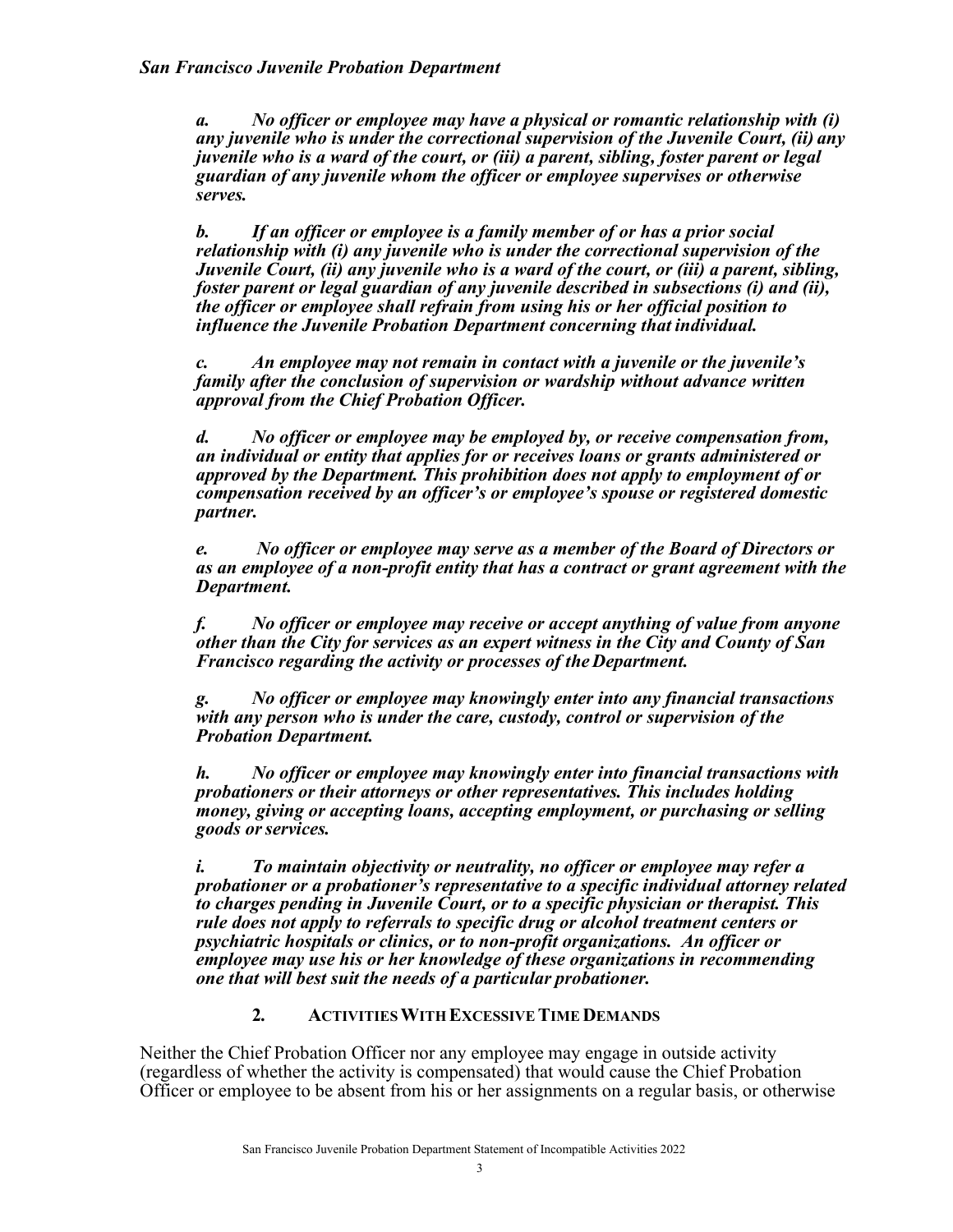### *San Francisco Juvenile Probation Department*

require a time commitment that is demonstrated to interfere with the Chief Probation Officer's or employee's performance of his or her City duties.

*Example*. An employee who works at the Department's front desk answering questions from the public wants to take time off every Tuesday and Thursday from 2:00 to 5:00 to coach soccer. Because the employee's duties require the employee to be at the Department's front desk during regular business hours, and because this outside activity would require the employee to be absent from the office during regular business hours on a regular basis, the Chief Probation Officer or his/her designee may, pursuant to subsection C, determine that the employee may not engage in this activity.

### **3. ACTIVITIESTHAT ARE SUBJECT TO REVIEW BY THE DEPARTMENT**

Unless (a) otherwise noted in this section or (b) an advance written determination under subsection C concludes that such activities are not incompatible, no officer or employee may engage in an outside activity (regardless of whether the activity is compensated) that is subject to the control, inspection, review, audit or enforcement of the Department. In addition to any activity permitted pursuant to subsection C, nothing in this subsection prohibits the following activities: appearing before one's own department or commission on behalf of oneself; filing or otherwise pursuing claims against the City on one's own behalf; running for City elective office; or making a public records disclosure request pursuant to the Sunshine Ordinance or Public Records Act. Unless (a) otherwise noted in this section or (b) an advance written determination under subsection C concludes that such activities are not incompatible, the following activities are expressly prohibited by this section.

a. Assistance in Responding to City Bids, RFQs and RFPs. No officer or employee may knowingly provide selective assistance (i.e., assistance that is not generally available to all competitors) to individuals or entities in a manner that confers a competitive advantage on a bidder or proposer who is competing for a City contract. Nothing in this Statement prohibits an officer or employee from providing general information about a bid for a City contract, a Department Request for Qualifications or Request for Proposals or corresponding application process that is available to any member of the public. Nothing in this Statement prohibits an officer or employee from speaking to or meeting with individual applicants regarding the individual's application, provided that such assistance is provided on an impartial basis to all applicants who request it.

#### *b. No officer or employee may provide services or information to any individual or entity if the services or information are not available to other members of the public on the same terms.*

### **B. RESTRICTIONSTHATAPPLY TO EMPLOYEES IN SPECIFIED POSITIONS**

In addition to the restrictions that apply to all officers and employees of the Department, unless (a) otherwise noted in this section or (b) an advance written determination under subsection C concludes that such activities are not incompatible, the following activities are expressly prohibited by this section for individual employees holding specific positions.

#### **1. EMPLOYEES WHO ARE PEACEOFFICERS**

*Unless authorized under section C below, employees who are peace officers may not work for any other entity in any peace officer capacity.*

### **C. ADVANCEWRITTEN DETERMINATION**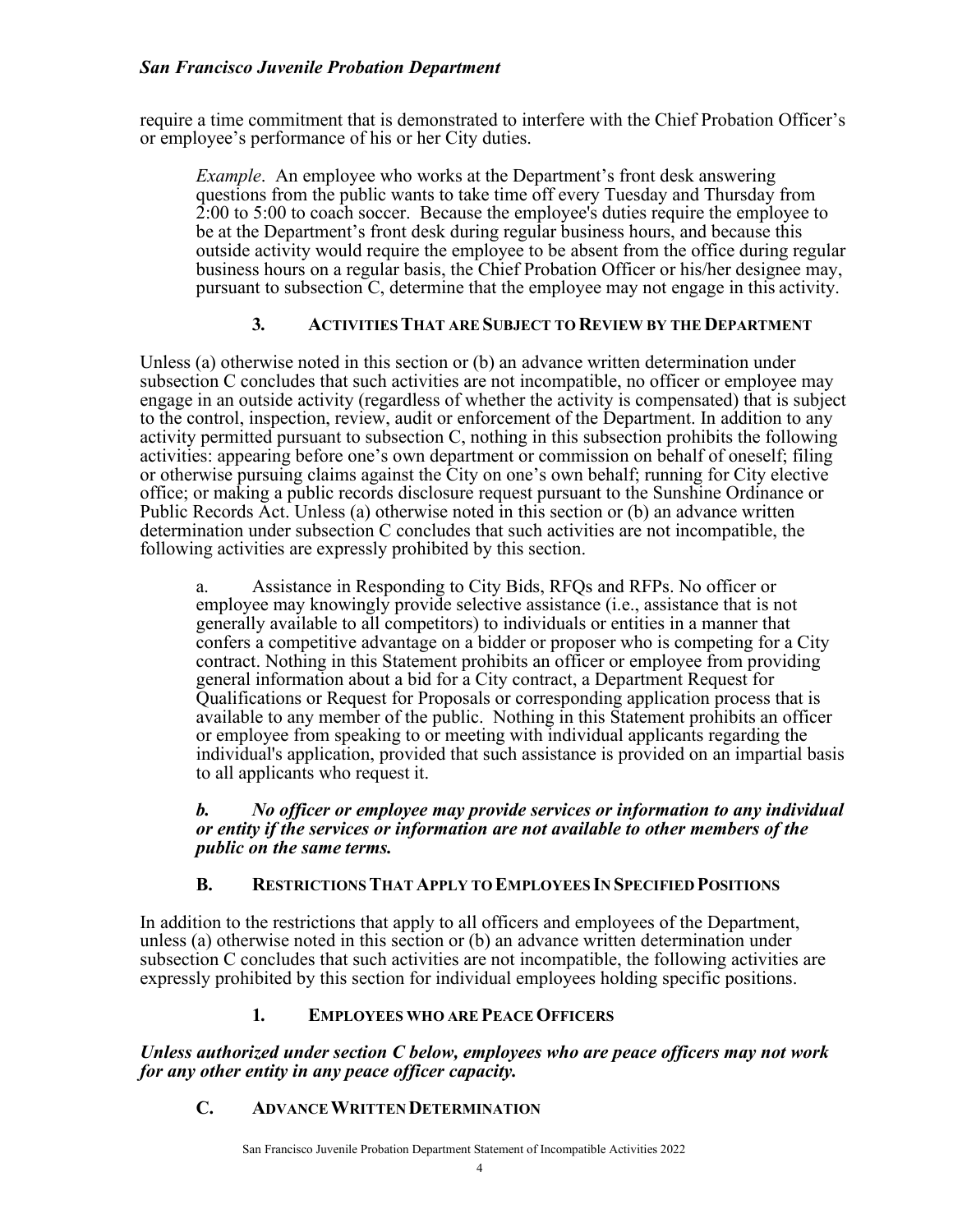As set forth below, an employee of the Department or the Chief Probation Officer or a member of the Commission may seek an advance written determination whether a proposed outside activity conflicts with the mission of the Department, imposes excessive time demands, is subject to review by the Department, or is otherwise incompatible and therefore prohibited by section III of this Statement. For the purposes of this section, an employee or other person seeking an advance written determination shall be called "the requestor"; the individual or entity that provides an advance written determination shall be called "the decision-maker."

### **1. PURPOSE**

This subsection permits an officer or employee to seek an advance written determination regarding his or her obligations under subsections A or B of this section. A written determination by the decision-maker that an activity is not incompatible under subsection A or B provides the requestor immunity from any subsequent enforcement action for a violation of this Statement if the material facts are as presented in the requestor's written submission. A written determination cannot exempt the requestor from any applicable law.

If an individual has not requested an advance written determination under subsection C as to whether an activity is incompatible with this Statement, and the individual engages in that activity, the individual will not be immune from any subsequent enforcement action brought pursuant to this Statement.

Similarly, if an individual has requested an advance written determination under subsection C as to whether an activity is incompatible with this Statement, and the individual engages in that activity, the individual will not be immune from any subsequent enforcement action brought pursuant to this Statement if:

(a) the requestor is an *employee* who has not received a determination under subsection C from the decision-maker, and 20 working days have not yet elapsedsince the request was made; or

(b) the requestor is an *officer* who has not received a determination under subsection C from the decision-maker; or

(c) the requestor has received a determination under subsection C that an activity is incompatible.

In addition to the advance written determination process set forth below, the San Francisco Charter also permits any person to seek a written opinion from the Ethics Commission with respect to that person's duties under provisions of the Charter or any City ordinance relating to conflicts of interest and governmental ethics. Any person who acts in good faith on an opinion issued by the Commission and concurred in by the City Attorney and District Attorney is immune from criminal or civil penalties for so acting, provided that the material facts are as stated in the opinion request. Nothing in this subsection precludes a person from requesting a written opinion from the Ethics Commission regarding that person's duties under this Statement.

# **2. THEDECISION-MAKER**

Decision-maker for request by an employee: An employee of the Department may seek an advance written determination from the Chief Probation Officer or his or her designee. The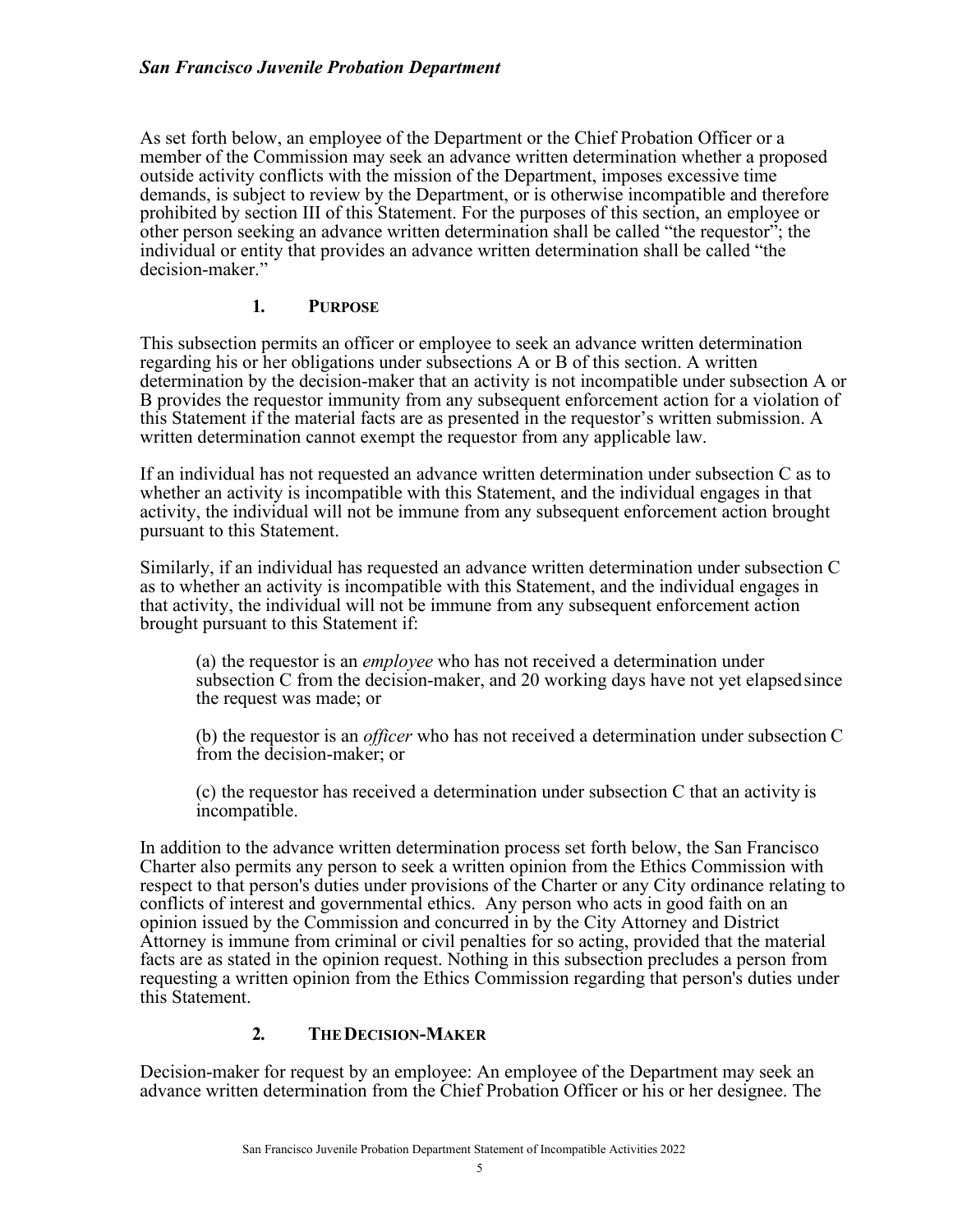### *San Francisco Juvenile Probation Department*

Chief Probation Officer or his or her designee will be deemed the decision-maker for the employee's request.

Decision-maker for request by the Chief Probation Officer: The Chief Probation Officer may seek an advance written determination from his or her appointing authority. The appointing authority will be deemed the decision-maker for the Chief Probation Officer's request.

Decision-maker for request by a member of the Commission: A member of the Commission may seek an advance written determination from his or her appointing authority or from his or her commission, or the Ethics Commission. The appointing authority, Commission or Ethics Commission will be deemed the decision-maker for the member's request.

### **3. THE PROCESS**

The requestor must provide, in writing, a description of the proposed activity and an explanation of why the activity is not incompatible under this Statement. The written material must describe the proposed activity in sufficient detail for the decision-maker to make a fully informed determination whether it is incompatible under this Statement.

When making a determination under this subsection, the decision-maker may consider any relevant factors including, but not limited to, the impact on the requestor's ability to perform his or her job, the impact upon the Department as a whole, compliance with applicable laws and rules and the spirit and intent of this Statement. The decision-maker shall consider all relevant written materials submitted by the requestor. The decision-maker shall also consider whether the written material provided by the requestor is sufficiently specific and detailed to enable the decision-maker to make a fully informed determination. The decision-maker may request additional information from the requestor if the decision-maker deems such information necessary. For an advance written determination request from an employee, if the Chief Probation Officer delegates the decision-making to a designee and if the designee determines that the proposed activity is incompatible under this Statement, the employee may appeal that determination to the Chief Probation Officer.

The decision-maker shall respond to the request by providing a written determination to the requestor by mail, email, personal delivery, or other reliable means. For a request by an employee, the decision-maker shall provide the determination within a reasonable period of time depending on the circumstances and the complexity of the request, but not later than 20 working days from the date of the request. If the decision-maker does not provide a written determination to the employee within 20 working days from the date of the employee's request, the proposed activity will be determined not to violate this Statement.

The decision-maker may revoke the determination at any time based on changed facts or circumstances or other good cause, by providing advance written notice to the requestor. The written notice shall specify the changed facts or circumstances or other good cause that warrants revocation of the advance written determination.

### **4. DETERMINATIONS ARE PUBLICRECORDS**

To assure that these rules are enforced equally, requests for advance written determinations and written determinations, including approvals and denials, are public records to the extent permitted by law.

### **IV. RESTRICTIONS ON USE OFCITY RESOURCES, CITYWORK-PRODUCT AND PRESTIGE**

# **A. USE OF CITYRESOURCES**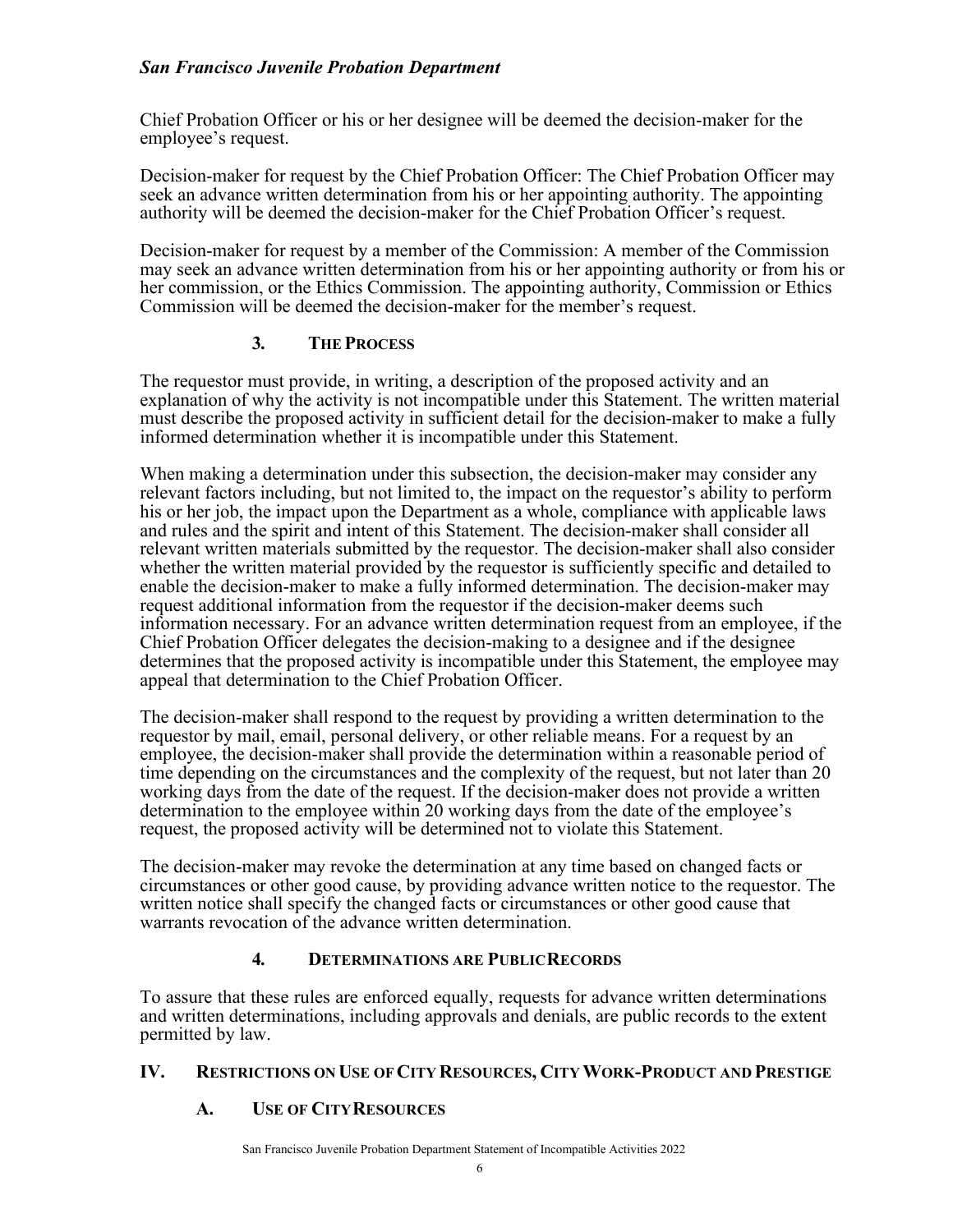No officer or employee may use City resources, including, without limitation, facilities, telephone, computer, copier, fax machine, e-mail, internet access, stationery and supplies, for any non-City purpose, including any political activity or personal purpose. No officer or employee may allow any other person to use City resources, including, without limitation, facilities, telephone, computer, copier, fax machine, e-mail, internet access, stationery and supplies, for any non-City purpose, including any political activity or personal purpose. Notwithstanding these general prohibitions, any incidental and minimal use of City resources does not constitute a violation of this section. Nothing in this subsection shall be interpreted or applied to interfere with, restrict or supersede any rights or entitlements of employees, recognized employee organizations, or their members under state law or regulation or pursuant to provisions of a collective bargaining agreement to use City facilities, equipment or resources, as defined herein.

*Example*. An officer or employee may use the telephone to make occasional calls to arrange medical appointments or speak with a child care provider, because this is an incidental and minimal use of City resources for a personal purpose.

Nothing in this Statement shall exempt any officer or employee from complying with more restrictive policies of the Department regarding use of City resources, including, without limitation, the Department's e-mail policy.

# **B. USE OF CITYWORK-PRODUCT**

No officer or employee may, in exchange for anything of value and without appropriate authorization, sell, publish or otherwise use any non-public materials that were prepared on City time or while using City facilities, property (including without limitation, intellectual property), equipment and/or materials. For the purpose of this prohibition, appropriate authorization includes authorization granted by law, including the Sunshine Ordinance, California Public Records Act, the Ralph M. Brown Act as well as whistleblower and improper government activities provisions, or by a supervisor of the officer or employee, including but not limited to the officer's or employee's appointing authority. Nothing in this subsection shall be interpreted or applied to interfere with, restrict or supersede any rights or entitlements of employees, recognized employee organizations, or their members under state law or regulation or pursuant to provisions of a collective bargaining agreement to use public materials for collective bargaining agreement negotiations.

# **C. USE OF PRESTIGE OF THEOFFICE**

No officer or employee may use his or her City title or designation in any communication for any private gain or advantage. The following activities are expressly prohibited by this section.

# **1. USING CITY BUSINESSCARDS**

No officer or employee may use his or her City business cards for any purpose that may lead the recipient of the card to think that the officer or employee is acting in an official capacity when the officer or employee is not.

> *Example of inappropriate use.* An employee's friend is having a dispute with his new neighbor who is constructing a fence that the friend believes encroaches on his property. The friend invites the employee over to view the disputed fence. When the neighbor introduces herself, the employee should not hand the neighbor her business card while suggesting that she could help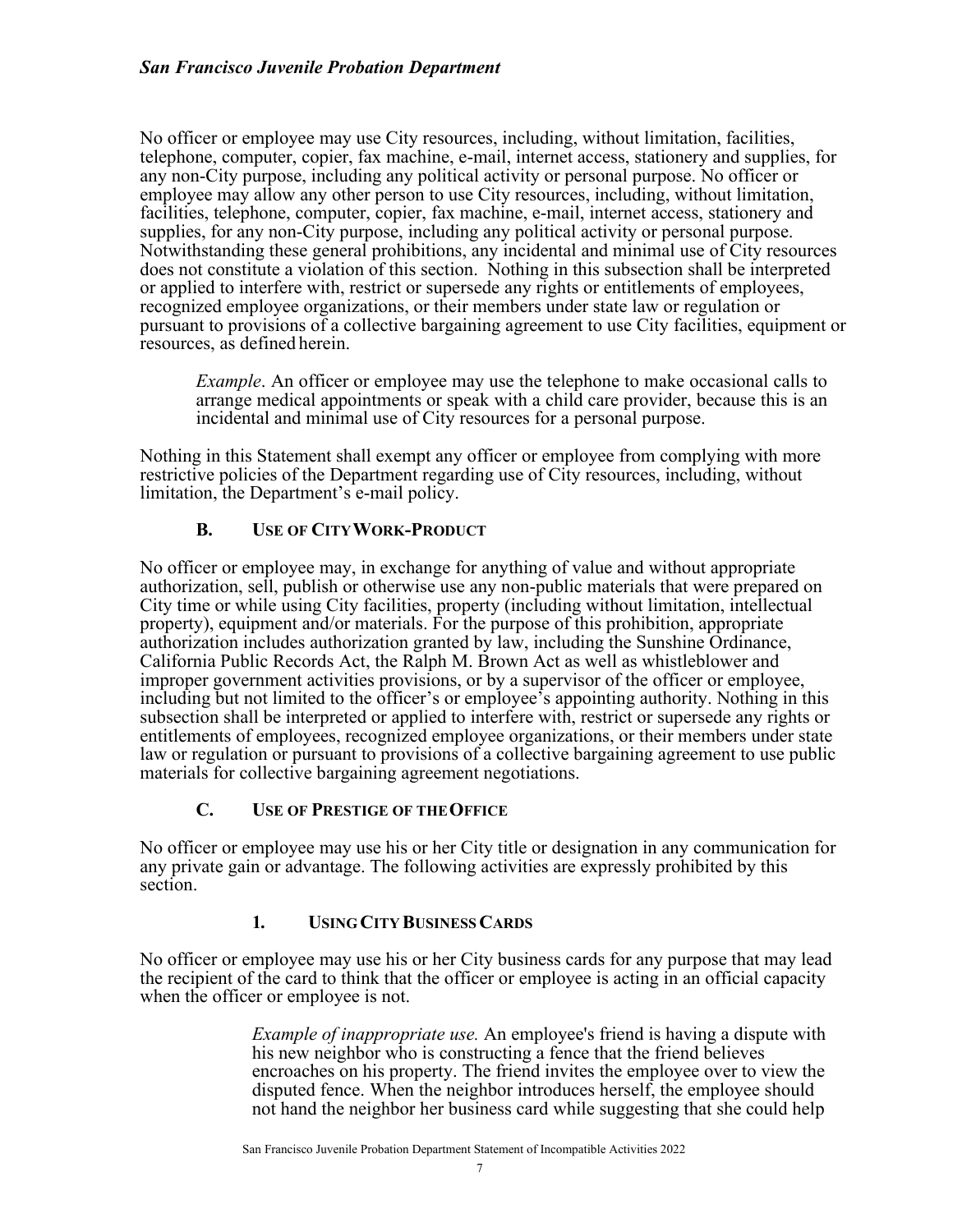resolve the dispute. Use of a City business card under these circumstances might lead a member of the public to believe that the employee was acting in an official capacity.

*Example of acceptable use.* An employee is at a party and runs into an old friend who has just moved to town. The friend suggests meeting for dinner and asks how to get in touch with the employee to set up a meeting time. The employee hands the friend the employee's business card and says that he can be reached at the number on the card. Use of a City business card under these circumstances would not lead a member of the public to believe that the employee was acting in an official capacity. Nor would use of the telephone to set up a meeting time constitute a misuse of resources under subsection A, above.

### **2. USING CITY LETTERHEAD, CITY TITLE, OR E-MAIL**

No officer or employee may use City letterhead, City title, City e-mail, or any other City resource, for any communication that may lead the recipient of the communication to think that the officer or employee is acting in an official capacity when the officer or employee is not. (Use of e-mail or letterhead in violation of this section could also violate subsection A of this section, which prohibits use of these resources for any non-City purpose.)

> *Example.* An officer or employee is contesting a parking ticket. The officer or employee should not send a letter on City letterhead to the office that issued the ticket contesting the legal basis for the ticket.

### **3. HOLDING ONESELFOUT, WITHOUTAUTHORIZATION, AS A REPRESENTATIVE OF THE DEPARTMENT**

No officer or employee may hold himself or herself out as a representative of the Department, or as an agent acting on behalf of the Department, unless authorized to do so.

> *Example*. An employee who lives in San Francisco wants to attend a public meeting of a Commission that is considering a land use matter that will affect the employee's neighborhood. The employee may attend the meeting and speak during public comment but should make clear that he is speaking in his private capacity and not as a representative of the Department.

### **V. PROHIBITION ONGIFTS FOR ASSISTANCE WITH CITY SERVICES**

State and local law place monetary limits on the value of gifts an officer or employee may accept in a calendar year. (Political Reform Act, Gov't Code § 89503, C&GC Code §§ 3.1- 101 and 3.216.) This section imposes additional limits by prohibiting an officer or employee from accepting any gift that is given in exchange for doing the officer's or employee's City job.

No officer or employee may receive or accept gifts from anyone other than the City for the performance of a specific service or act the officer or employee would be expected to render or perform in the regular course of his or her City duties; or for advice about the processes of the City directly related to the officer's or employee's duties and responsibilities, or the processes of the entity they serve.

> *Example.* A member of the public who regularly works with and receives assistance from the Department owns season tickets to the Giants and sends a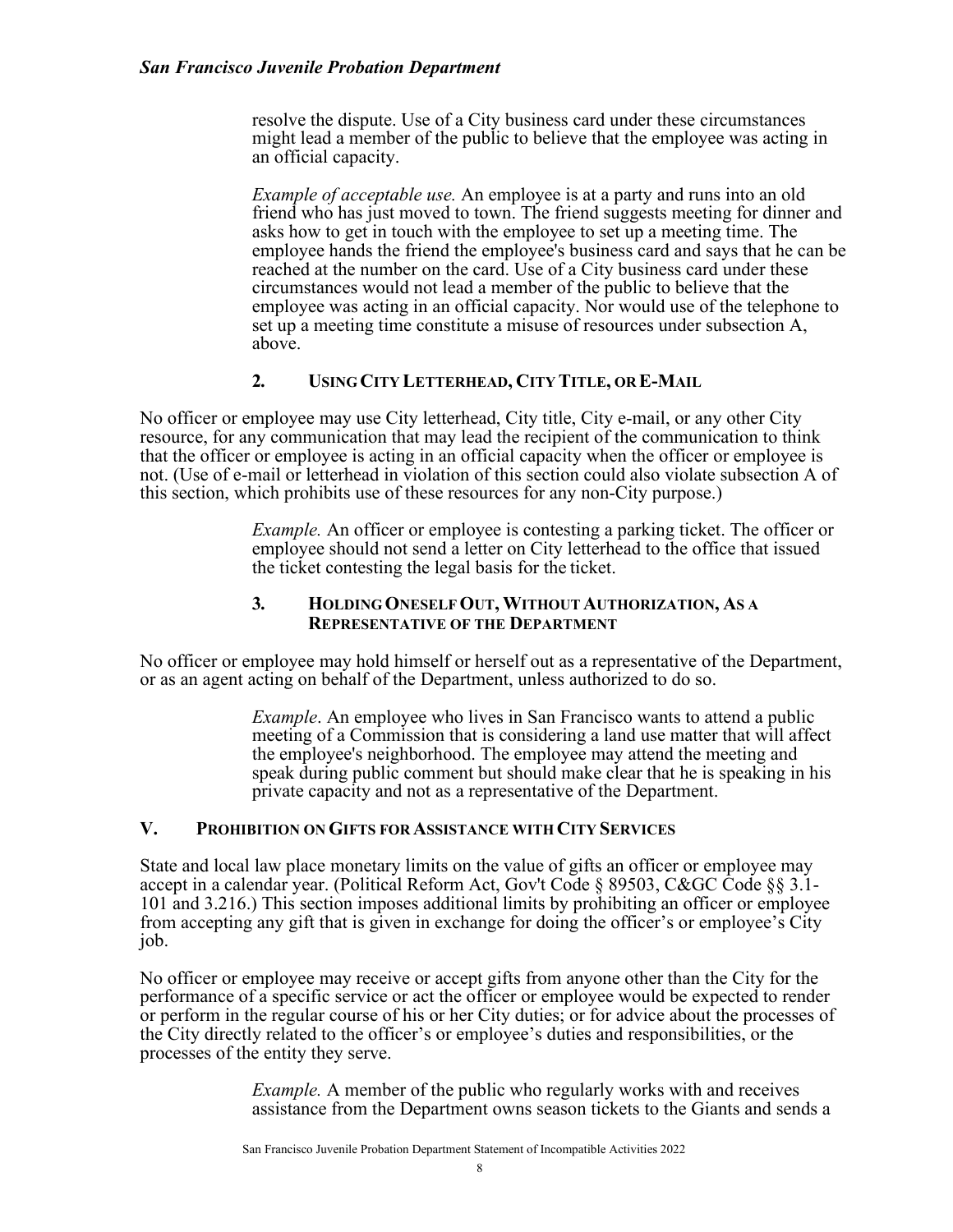pair of tickets to an employee of the Department in appreciation for the employee's work. Because the gift is given for the performance of a service the employee is expected to perform in the regular course of City duties, the employee is not permitted to accept the tickets.

*Example.* A member of the public requests assistance in resolving an issue or complaint that is related to the City and County of San Francisco, but that does not directly involve the Department. The employee directs the member of the public to the appropriate department and officer to resolve the matter. The member of the public offers the employee a gift in appreciation for this assistance. The employee may not accept the gift, or anything of value from anyone other than the City, for providing this kind of assistance with City services.

#### *Example. An employee may not receive a thank you gift from a juvenile who was arrested or is a ward of the court, or from the juvenile's family, guardian or agent. An employee may not receive a gift from an attorney for providing assistance.*

As used in this Statement, the term gift has the same meaning as under the Political Reform Act, including the Act's exceptions to the gift limit. (See Gov't Code §§ 82028, 89503; 2 Cal. Code Regs. §§ 18940-18950.4.) For example, under the Act, a gift that, within 30 days of receipt, is returned, or donated by the officer or employee to a  $501(c)(3)$  organization or federal, state or local government without the officer or employee taking a tax deduction for the donation, will not be deemed to have been accepted. In addition to the exceptions contained in the Act, nothing in this Statement shall preclude an employee's receipt of a bona fide award, or free admission to a testimonial dinner or similar event, to recognize exceptional service by that employee, and which is not provided in return for the rendering of service in a particular matter. Such awards are subject to the limitation on gifts imposed by the Political Reform Act and local law.

In addition, the following gifts are de minimis and therefore exempt from the restrictions on gifts imposed by section V of this Statement:

- i. Gifts, other than cash, with an aggregate value of \$25 or less per occasion; and
- ii. Gifts such as food and drink, without regard to value, to be shared in the office among officers or employees.

*Example*. A member of the public who regularly works with and receives assistance from the Department sends a \$15 basket of fruit to an employee as a holiday gift. Although the fruit may in fact be offered in exchange for performing services that the employee is expected to perform in the regular course of City duties, the employee may accept the fruit because the value is de minimis. (Because the reporting requirement is cumulative, an employee may be required to report even de minimis gifts on his or her Statement of Economic Interests if, over the course of a year, the gifts equal or exceed \$50.)

*Example.* A member of the public who regularly works with and receives assistance from the Department sends a \$150 basket of fruit to the Department as a holiday gift. Although the fruit may in fact be offered in exchange for performing services that the Department is expected to perform in the regular course of City duties, the Department may accept the fruit basket because it is a gift to the office to be shared among officers and employees.